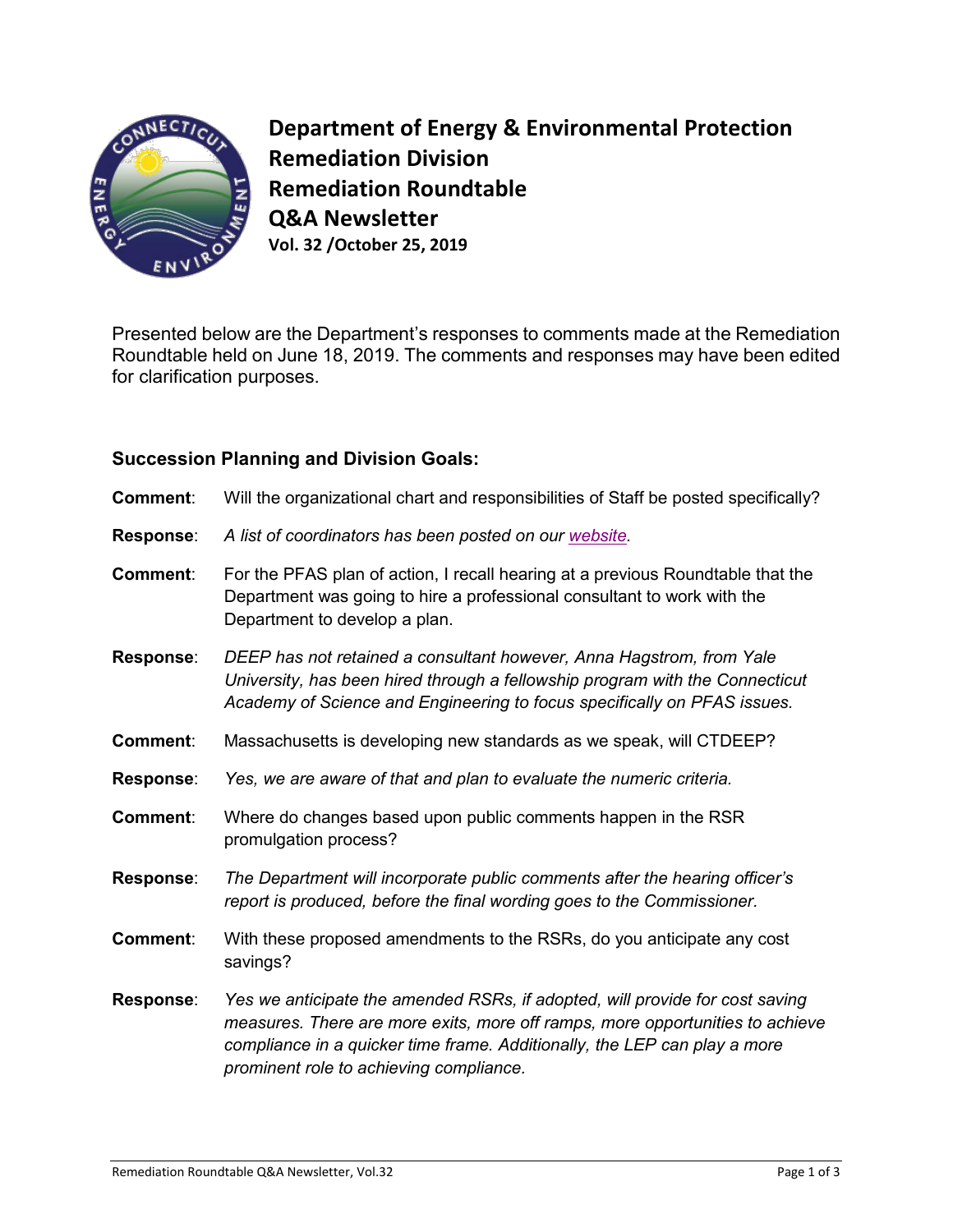## **Legislative Update: Bill SB1030 Property Transfer Law Amendments**

- **Comment**: So on those places where you need to have documentation of disposal within 90 days of shutting down lab or whatever, what kind of documentation are you anticipating and will there be guidance?
- **Response**: *We are currently working on interpreting what the new Public Act requires and what documentation will be needed. The specifics are not complete as of yet; however, the Department intends to provide guidance in this regard.*
- **Comment**: Visibly established at the time of removal? We can get a Phase I with a manifest from 10, 20 years ago? What are you looking at for timing on that piece?
- **Response**: *If you have specific scenarios please bring them forward as suggestions. That part of the law takes effect as of October 1, 2019 so we have not developed specifics as of yet as to what those provisions will mean.*
- **Comment:** If you have a site that had a filing made in the past that meets one of these new exemptions is there any way to get out of transfer act now?
- **Response**: *No, you would still be required to bring this site through to verification for the historical filing. The statute is effective Oct 1 2019, and it is not retroactive.*
- **Comment:** Do the audit time lines you presented only apply to final verifications or do they include form IV/interim verifications?
- **Response**: *They apply to only final verifications.*
- **Comment:** It seems like there's a lot of ambiguity in the public act. What is 'clearing out'? What if you move it out and move it back in? Definitions? From our stand point we would like to see DEEP provide some guidance for interpretation.
- **Response**: *The workgroup is expected to discuss this issue.*

## **General Q&A:**

- **Comment**: Is the EUR process similar to the RSR Wave 2 process as far as the regulatory review process?
- **Response**: *Yes, the review process is the same.*
- **Comment**: Many people have been waiting for alternative criteria for PAHs and have been told they're working their way through the Department. Will some values be released with wave 2? If not, when?